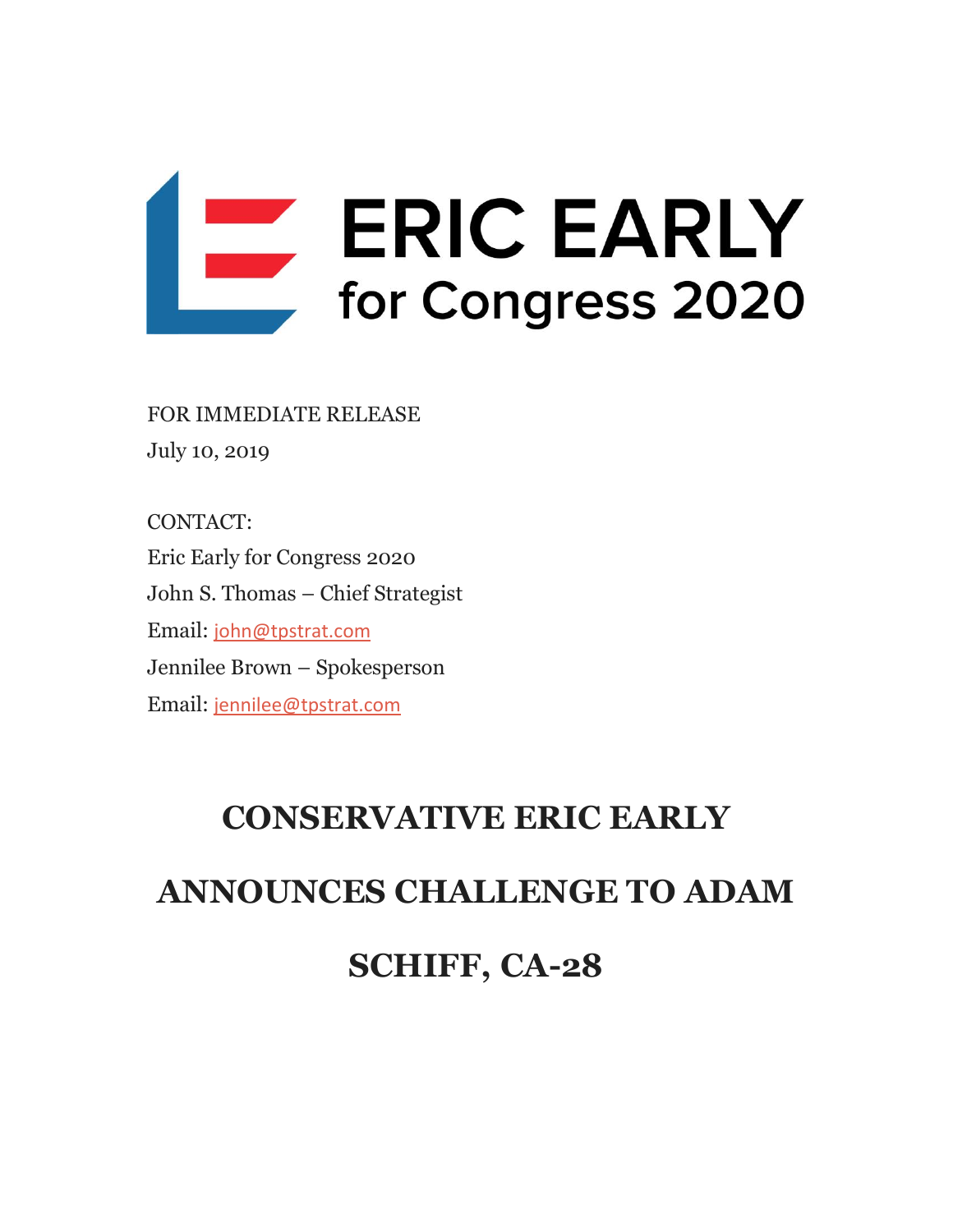### *Early Calls Schiff A National Disgrace And Vows To Hold Him Accountable For Damaging America.*

LOS ANGELES,  $CA - July 10 - Today$ , Eric Early announced his candidacy for Congress in California's 28th District. Conservative Republican Eric Early, a successful private attorney and proud father, will challenge Schiff and hold him accountable for wasting taxpayer resources, misleading the public, failing to address and completely ignoring the serious problems that plague our community like skyrocketing homelessness, the extraordinary cost of living, out of control taxation and more.

Eric Early stated, "Schiff is a national disgrace. His sole focus has been on trying to destroy a President. I plan to hold him accountable for his misdeeds and blatant self-interest."

"He's been in elected office for 23 years and has nothing to show for it other than vanity clips on national television and tens of millions of wasted taxpayer dollars. Our community is crumbling while Schiff lies to us about supposed Russian Collusion. Homelessness has skyrocketed on his watch. Every day Californian's cost of living is out of control. Crime is on the rise and Schiff, by his actions and inaction, shows that he couldn't care less," continued Early.

"I'm taking the fight directly to Schiff… to hold him accountable, for the people," Early concluded.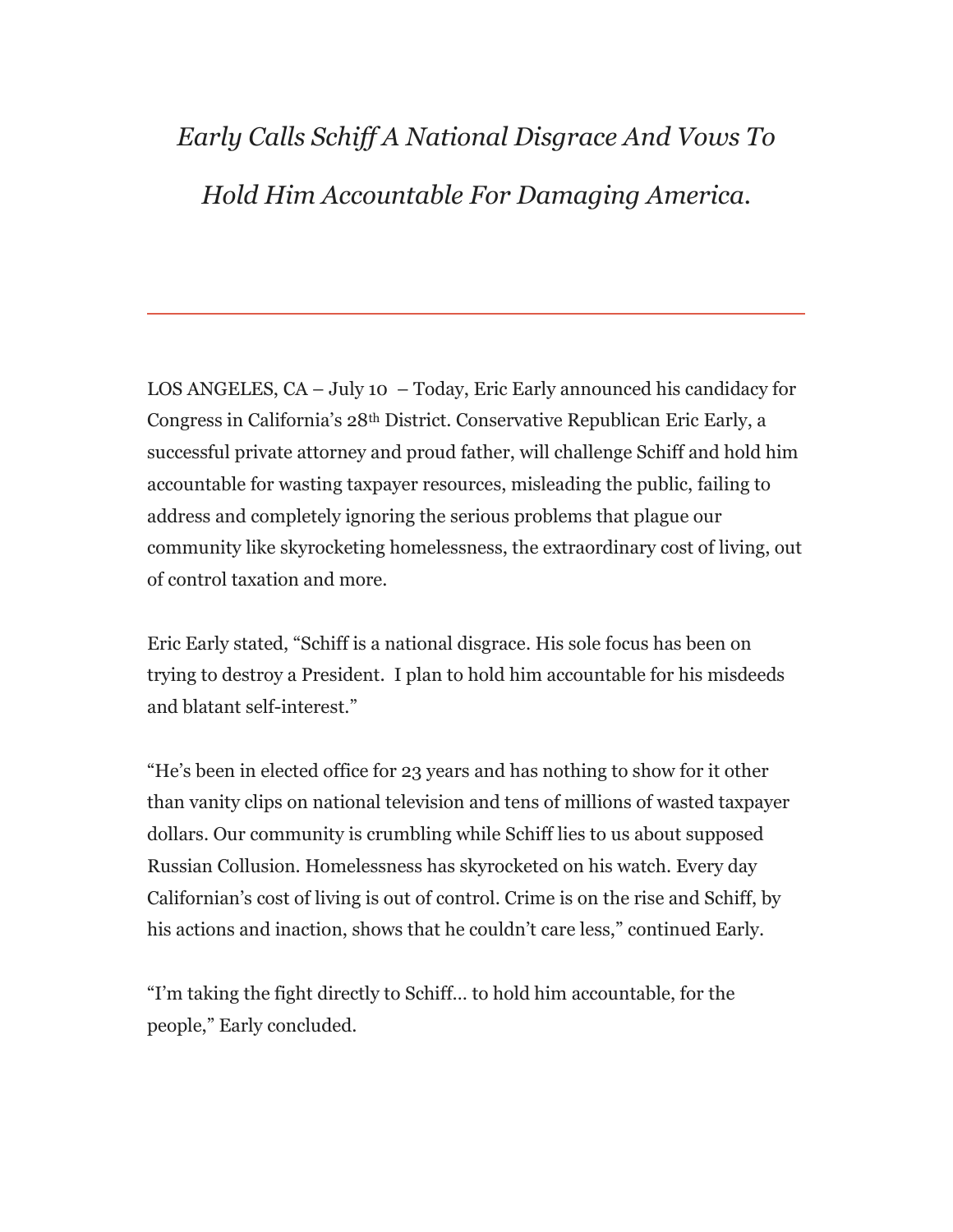Chief Strategist for Eric Early's campaign, John Thomas, said, "Our campaign is gearing up on behalf of every American to send a message that we deserve better than another self-serving politician who will say or do anything to feather his own nest. We look forward to running an aggressive campaign to defeat Shady Schiff in November."

[www.EricEarly.com](https://earlyag.us17.list-manage.com/track/click?u=1b1fdfd5d3ff0b4665b1695fb&id=87ddd9565b&e=b6a78da867)

**[Donate Now](https://earlyag.us17.list-manage.com/track/click?u=1b1fdfd5d3ff0b4665b1695fb&id=cb5079f39d&e=b6a78da867)**

## **Meet Eric**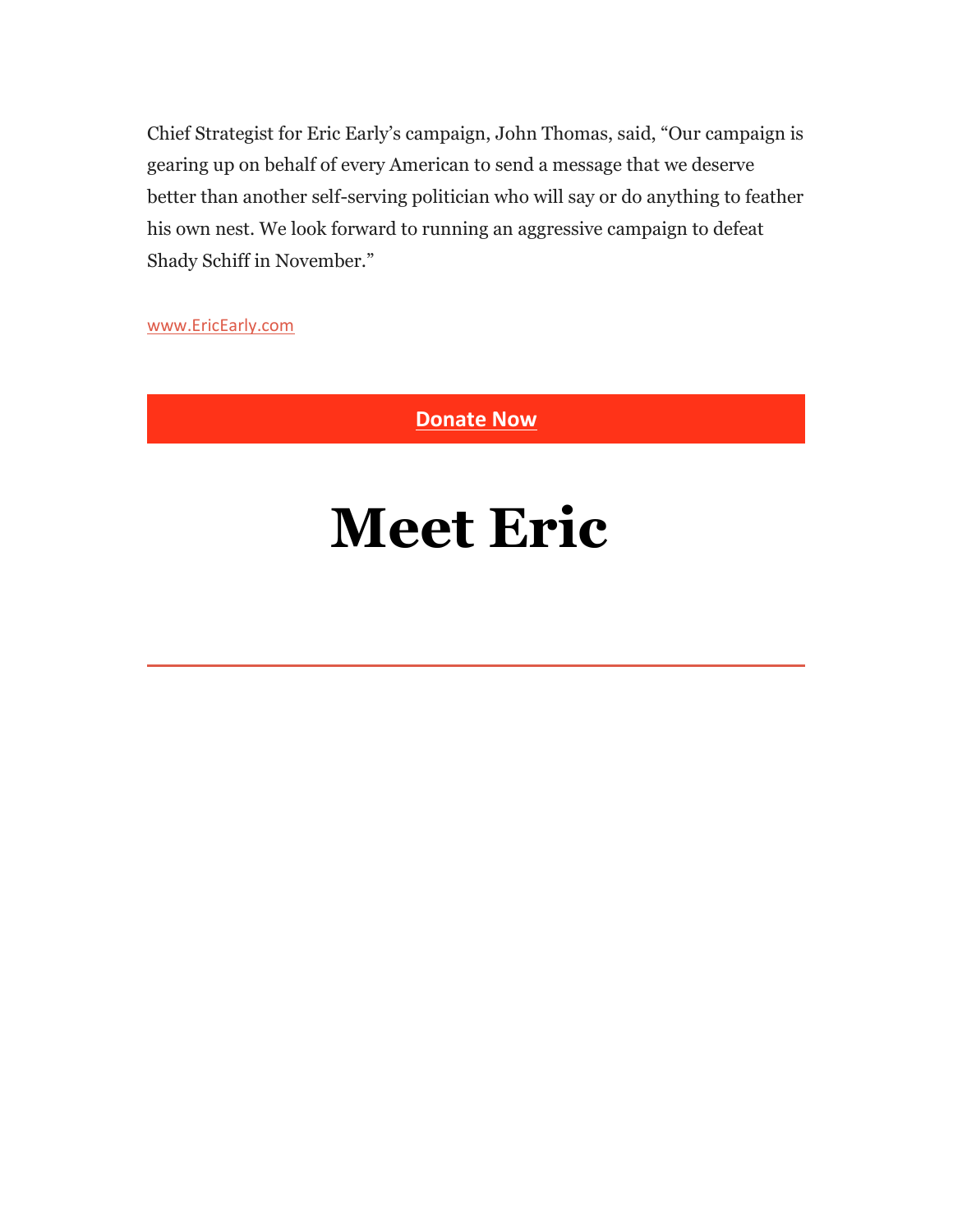

For 25 years, Eric has fought in the courts to help people stay in their homes and help job creators, businesses and innovators succeed and stay in California while building his own successful law firm. Eric is a leading Republican candidate for Congress in California's 28th District running against Rep. Adam Schiff and was a candidate in 2018 for California Attorney General against Xavier Becerra, receiving almost one million votes as a first-time candidate.

As with so many Californians, Eric's parents immigrated to the United States in the 1930s. His father was born in Austria and his mother in Poland. His father enlisted in the Marine Corps at the age of 17, and was shipped to the Korean War, fought in the First Marine Division at the Battle of Chosin Reservoir, and was awarded a Purple Heart. Eric's parents moved the family to Long Island, and lived in a middle-class neighborhood of Irish, Italian and Jewish families.

Growing up in New York, California was a symbol of the American Dream, a place where people's imagination, drive, talents and hard work could allow them to live a good life, while enjoying California's natural beauty and climate. California became Eric's home in 1986, where he started his own family.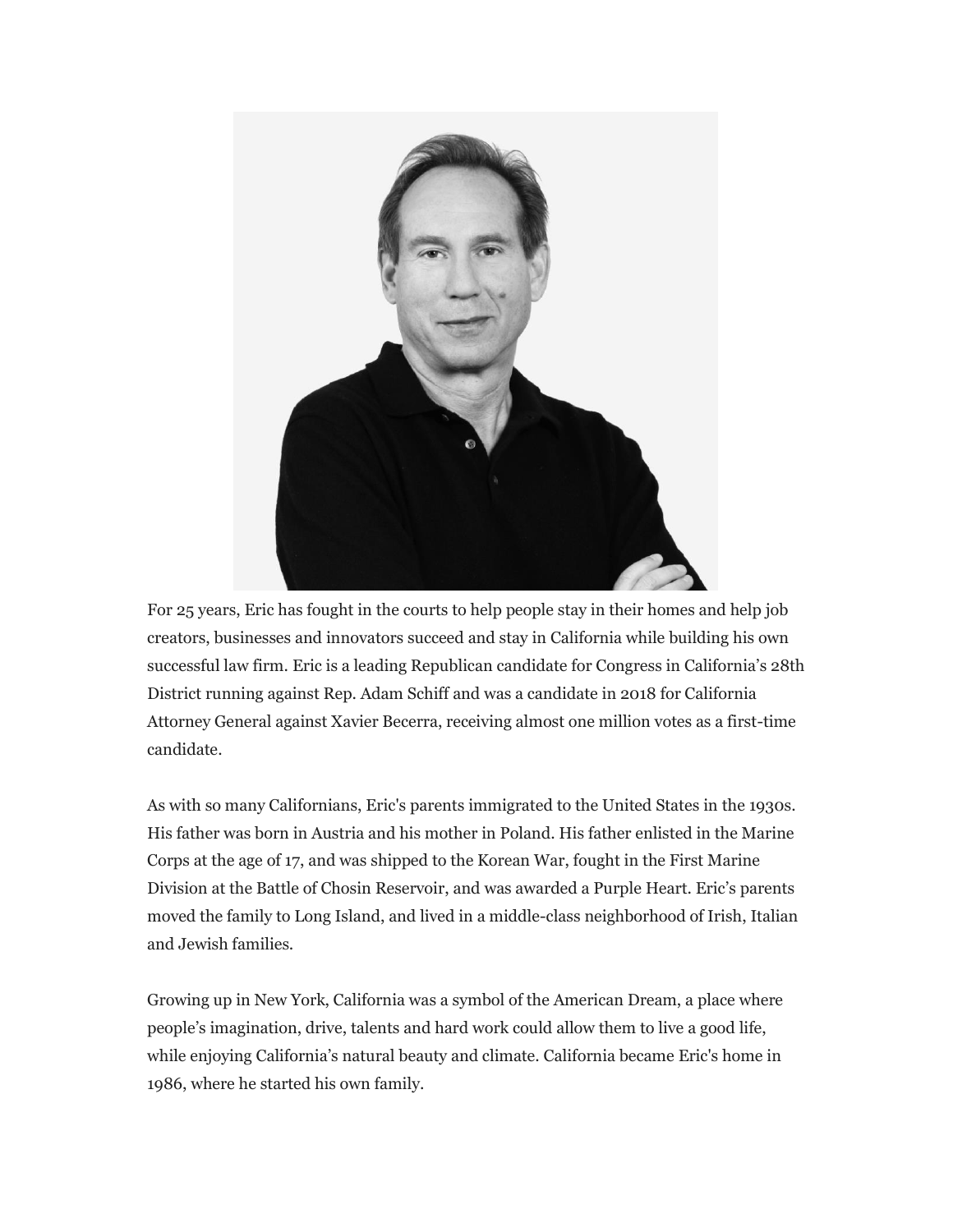Eric's career as an attorney did not follow the usual path. He attended New York University's undergraduate film school, and then held various positions, including producing commercials for Hasbro Toys, directed short children's films for The Great Space Coaster, working as post-production supervisor on hundreds of animated episodes of The Transformers, G.I. Joe, Jem and the Holograms, My Little Pony, and wrote several animated episodes of G.I. Joe and Jem and the Holograms. At one point, he produced trailers for "King of the B-Movies", Roger Corman.

While working full time to support his family, Eric attended Southwestern Law School's evening program and after graduation worked at one of the most prominent law firms in the state, where he was a Partner for a decade. Eric was regularly involved in complex litigation matters in California and throughout the country, primarily focusing on business, entertainment, real estate, title and escrow related litigation. In 2010, Eric started his own firm along with several of his colleagues, Early Sullivan Wright Gizer & McRae LLP ("Early Sullivan"). Early Sullivan, which now has 30 attorneys, has been recognized as Boutique Firm of the Year by the California Daily Journal, and has been named as a Best Law Firm by U.S. News and World Report. He has been the firm's Managing Partner since its doors opened, has successfully tried several cases to verdict – one of the results being awarded Defense Verdict of the Year by the Daily Journal, and has overseen countless complex lawsuits in which the firm's clients have prevailed. During the normal course of his practice, Eric has also handled several cases in which he has represented homeowners whose properties have been victimized by real estate fraud, in which fraudsters literally try to steal their homes. He has been able to regain control of the properties for his clients.

Among various honors, Eric is the Past President of Southwestern Law School's Entertainment and IP Alumni Association, was selected for inclusion in The Best Lawyers in America 2017 for Real Estate Litigation and in 2018 for Commercial Litigation; Real Estate Litigation; and Entertainment Law. Eric has been named a Southern California Super Lawyer every year since 2005 and has been included in Super Lawyers Business Edition every year since it began publishing in 2013.